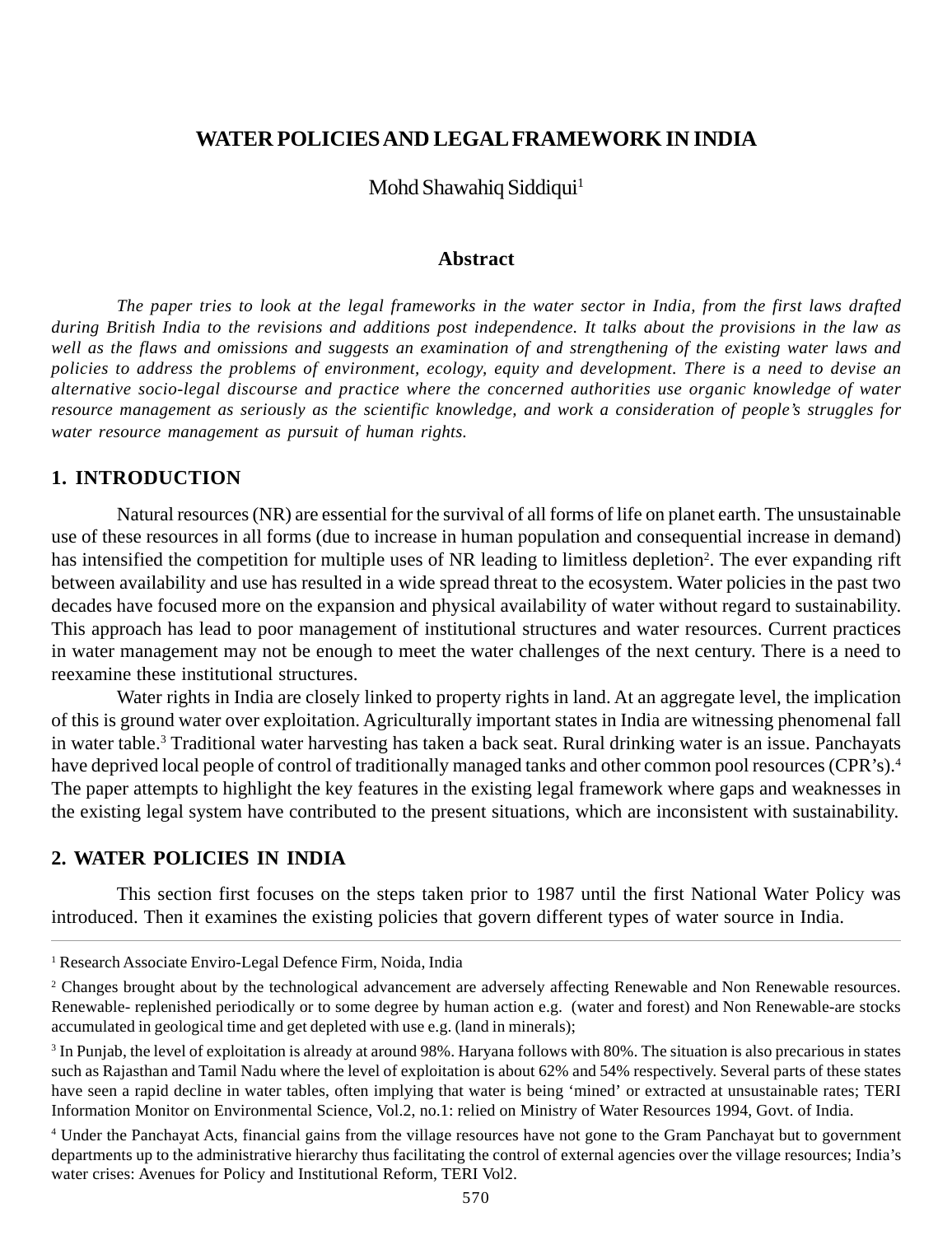# **2.1 Government Policies: A Historical Background**

A historical background of the water laws, policies and decisions is provided below:

### *2.1.1 1866*

The British government decided that future irrigation projects would be constructed by the states through their own agencies and financed through public loans. This decision was far ahead of times in the context of existing water crisis and the sates claiming their monopolies over it. It was established by the government that the sates would not be allowed to come in the way of implementing the best possible solutions<sup>5</sup>. The policies of the British era focused more on the commercial aspect rather than social. The British government classified agricultural works as commercial and non-commercial. The work was deemed commercial if the specified rate of return was available from that particular work by the tenth year of the completion of the project.

## *2.1.2 The Government of India Act 1935*

The act transferred the subject of irrigation from the control of the center to the states. This had a major implication as the center intervened only in cases where there was a dispute between the neighboring provinces.

## *2.1.3 After 1947*

Bengal famine had made food security a major concern. Water development was given priority in view of food security. The era of planned development marked the era of development in the irrigation facility. The need of the people were realized and necessary steps were taken. This contributed to the building of huge infrastructure projects for water storage and development<sup>6</sup>.

In the span of 40 years after attaining independence, no serious attempt was made to formulate comprehensive policy guidelines. There was no well-documented water Policy until 1987. Only certain policy guidelines on flood control existed.

### *2.1.4 1980*

In 1980s, the umbrella body for the management of water in the country was constituted. It was chaired by the prime minister of India and called the National Water Resource Council (NWRC). The council was supported by National Water Board. In 1987, the council finalized the National Water Policy. This document was a comprehensive statement of various policy issues considering the opinion of the states. As state governments also represented NWRC, it was agreed that the state would also support the national water policy. Accordingly, policy documents like the irrigation management policy, policies regarding asset management, policies on operational and procedural change etc were finalized through the NWRC.

A chronology of events in the evolution of the Government Water Policies in India is given below:

1866 The government is given the main role in the irrigation and development

1935 Central government transferred irrigation to the states governments.

1950 Beginning of the planned development

1972 Second irrigation commission report

1980 The Rashtriya Barh Ayog (National Commission on Floods ) submitted its report.

1986 Formulation of NWRC

1987 National Water Policy (1987) finalized in the first meeting of NWRC

<sup>5</sup> Mohile Anil.D. Government Policies and Programs. Oxford Handbook of Water Resources in India.2007

6 At present a considerable storage development with a live storage of about 200 billion cubic meters, a gross irrigation of about 90 million hectares, and an installed hydropower capacity of about 30,000 megawatts has been created through water development.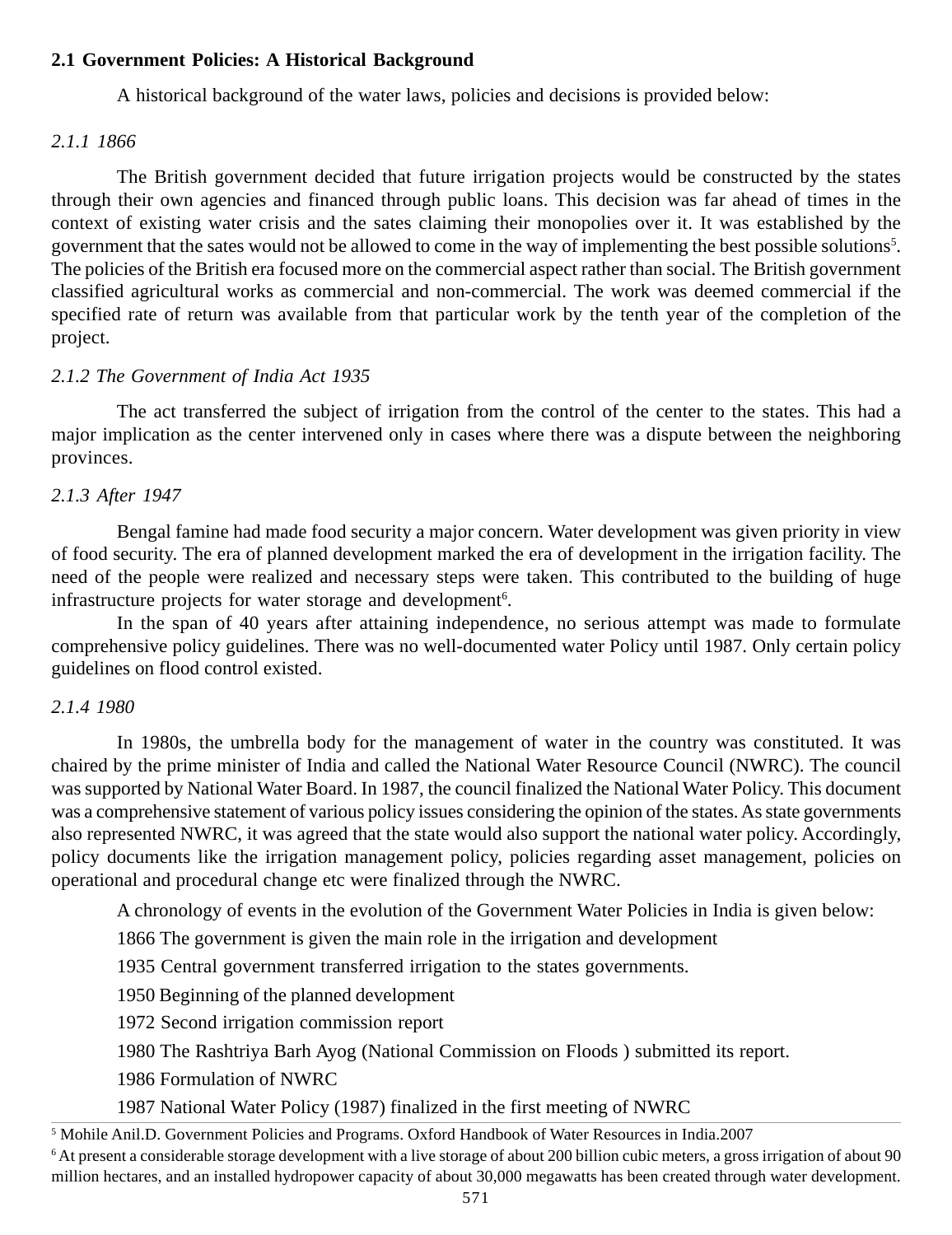1994 Modified draft of National Water Policy Allocation among states, circulated to the states.

1998 Water sector review by the GOI and World Bank

1999 Second meeting of NWRC considered water allocation and river basin authorizes

1999 Report of the National Commission on integrated water development

2000 Water vision by India Water Partnership

2002 National water Policy (2002)

2004 CPSP India studies by ICID-IAH

# **2.2 The National Water Policy 2002: Salient Features**

National Water Policy 2002 has graduated from the National Policy on Water 1987 (See Table 2: The Matrix depicting the structural changes that have been made in NWP 2002). The main change was the incorporation of the integrated water resource management (IWRM). River basin management was emphasized. The Policy has been reviewed and updated in response to the number of new issues that have emerged over a period of time since its formulation in 1987. NPW 2002 envisages that water is the part of larger ecosystem, realizing the importance and the scarcity attached to fresh water it has to be treated as an essential component for the sustenance of life. The policy recognizes that water is a scarce and precious natural resource and needs to be planned. Thus, it emphasizes developing management strategies for the conservation of water keeping in view the socio-economic aspects and the needs of the states. Ecology is given a rather low priority  $(4<sup>th</sup>)$  but has been indirectly given recognition for its importance for the management of fresh water. The policy states that the management of the quality of the environment and management of the ecological balance should be the primary consideration<sup>7</sup>. The policy envisages the integrated and multi disciplinary approach to planning, formulation, clearance and implementation of projects including the rehabilitation of people and the and command area development. The policy says that the detrimental environmental impacts of the access use of ground water extraction must be taken care of by the centre and the state government <sup>8</sup>. The policy talks about the coordination process for the implementation of the national water policy. Considering the large scale use of water in agriculture and the fact that water rights in India are loosely linked with land rights, policy also talks abut the integration of the water use and land use policies.<sup>9</sup> The central and the state governments are equally responsible for preventing the detrimental overexploitation of water. The Policy takes into account the industries discharging the waste in to the water streams, rivers and other water bodies and says that effluents should be treated to acceptable levels of pollutants before discharging in to the main streams and that the minimum flow should be ensured to maintain the ecology keeping in view the social considerations<sup>10</sup>. The policy envisages that all the possible efforts should be made for developing projects to ensure water availability for tribal people and socially disadvantaged sections of the society. The policy is also vocal on the issue of seeking scientific and technical assistance for the water sector development and planning through public private partnership on need basis. However, some of the salient features of the NWP 2002 needs close analysis.

The important provisions of the National Water Policy 2002 are produced below.

# *2.2.1 The preamble*

The preamble to the policy gives the understanding of the important principles on which the policy is based. The principles identified in the Preamble to the Policy are-

- (i) Commitment for an Integrated Water Resource Management and Development.
- (ii) Importance of environment related concerns
- (iii) The importance of innovative techniques and better strategies resting on a strong science and technology base

<sup>7</sup> National waterPolicy2002,para 6.5

<sup>8</sup> National Water Policy 2002 ,Para 7.3

<sup>9</sup> National Water Policy 2002 ,Para 9.2

<sup>10</sup> National Water Policy 2002 ,Para 14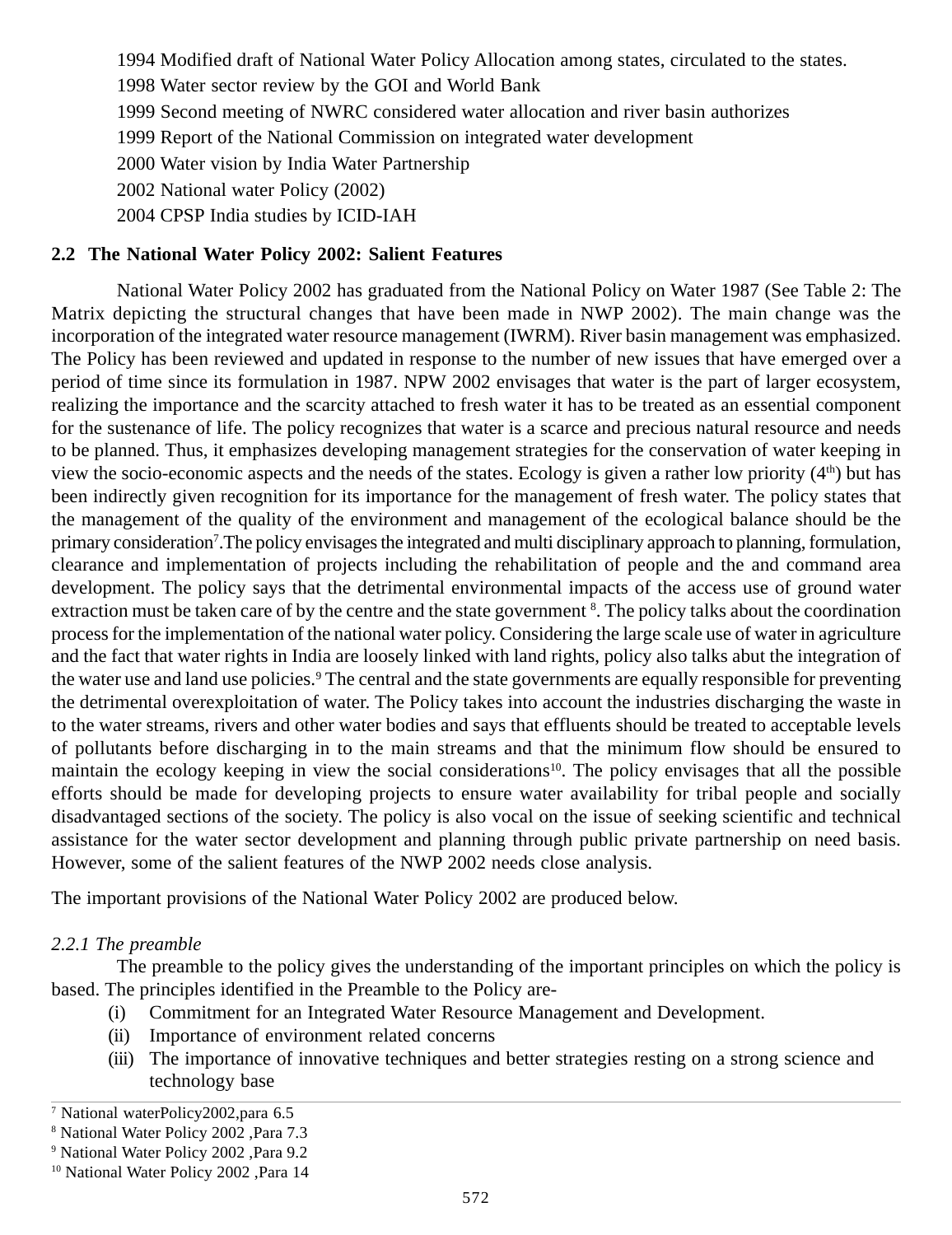## *Section 2*

The section lays importance on the need of a well – developed information system. The section is silent about the need for an open access to the information.

## *Section 3*

The section explains the principle that the available water resources should be converted into utilizable resources. Resting its foundation on the notion that the unused water resource represents the waste of resources managing to address ecology based concerns. The section negates the need to maintain the balancing use of water to maintain environmental balance of the reverine, estuarine, and the coastal ecosystems.

## *Section 4*

The section deals with the institutional mechanism for the Act. Concepts like operation and management (O&M) of better institutional mechanism has been brought into focus. The need for appropriate river basin organization for the planned development and management of rivers has been mentioned.

## *Section 6*

This section is on project planning. It says that the planning of individual water projects would continue to be conducted by the government. The much talked about public private partnership concept for future development projects has been ignored here as the section does not mention anything about the role of private sector in planning and implanting such projects.

## *Section 11*

This is an important provision as it deals with the financial sustainability. It says that the use for water should also take care for the O &M charges and recover the capital costs.

## *Section 13*

It is here that lately the policy deals with private sector participation. It acknowledges that private sector participation may help in introducing innovative ideas, generating financial resources, and introducing corporate management along with accountability to users.

| The 1987 policy and its limitations as brought out in<br>World Bank (1999) review |                                                                                                                                  | Current position                                                                                                                                                                                                                                                                                                                                                                                                                                                                                                                                                                                              |
|-----------------------------------------------------------------------------------|----------------------------------------------------------------------------------------------------------------------------------|---------------------------------------------------------------------------------------------------------------------------------------------------------------------------------------------------------------------------------------------------------------------------------------------------------------------------------------------------------------------------------------------------------------------------------------------------------------------------------------------------------------------------------------------------------------------------------------------------------------|
| Provision                                                                         | <b>Main Limitations</b>                                                                                                          |                                                                                                                                                                                                                                                                                                                                                                                                                                                                                                                                                                                                               |
| General remarks                                                                   | Does not reflect new<br>economic policies<br><b>Pre-determined Priorities</b><br>inconsistent with social<br>and economic values | The position continues. Private sector participation<br>mentioned briefly.<br>The position continues. This study mentions the need<br>to properly define priorities for domestic water.                                                                                                                                                                                                                                                                                                                                                                                                                       |
| Legislative and<br>regulatory framework                                           | Jurisdictional<br>problems about<br>river basins                                                                                 | The position continues. For international basins, India<br>prefers bilateral action rather than basin-wise<br>planning. For interstate river basins, the need for<br>RBOs is mentioned without bringing out the need<br>for providing legislative support and executive<br>responsibilities to RBOs. This study recommends<br>legislative changes. Similarly, it recommends the<br>finalization of a policy for allocation of waters of an<br>interstate river to the states, and the possibility of<br>constraining the allocations by uses. It also<br>recommends a legislative back-up for these policies. |

Table 1: Comparison of Water Policies—1987 vs. 2002 (with Reference to the 1989 Review)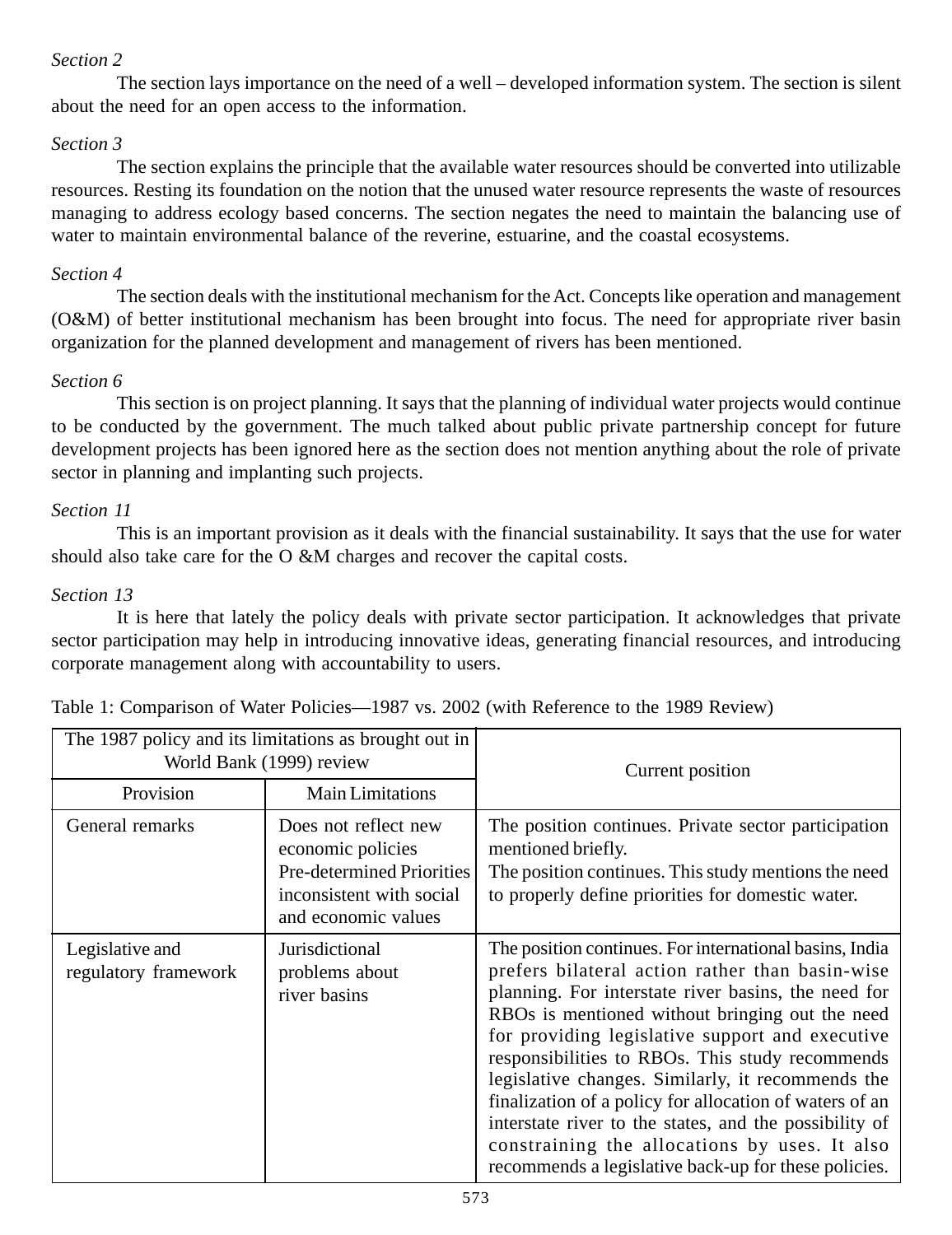| The 1987 policy and its limitations as brought out in<br>World Bank (1999) review                                                                         |                                                                                                                                                                                                                                                                                                                                                                                                                                             | Current position                                                                                                                                                                                                                                                                                                                                                                                                                                                                                                                                                                                                                                                                                                                                                                                                                                                                                                                                    |
|-----------------------------------------------------------------------------------------------------------------------------------------------------------|---------------------------------------------------------------------------------------------------------------------------------------------------------------------------------------------------------------------------------------------------------------------------------------------------------------------------------------------------------------------------------------------------------------------------------------------|-----------------------------------------------------------------------------------------------------------------------------------------------------------------------------------------------------------------------------------------------------------------------------------------------------------------------------------------------------------------------------------------------------------------------------------------------------------------------------------------------------------------------------------------------------------------------------------------------------------------------------------------------------------------------------------------------------------------------------------------------------------------------------------------------------------------------------------------------------------------------------------------------------------------------------------------------------|
| Provision                                                                                                                                                 | Main Limitations                                                                                                                                                                                                                                                                                                                                                                                                                            |                                                                                                                                                                                                                                                                                                                                                                                                                                                                                                                                                                                                                                                                                                                                                                                                                                                                                                                                                     |
|                                                                                                                                                           | Absence of the creation<br>of water rights and<br>uncertainties regarding<br>water rights                                                                                                                                                                                                                                                                                                                                                   | The position continues in the 2002 policies. A clear<br>statement in this regard needs to be included in the<br>policy. The author of this paper recommends the<br>recognition of water as a 'negative community' in<br>which only usufruct rights can exist. The 'negative<br>community' status of water indicates that it is a<br>'common good', which is not owned by any one<br>including the community. Thus, there would be no<br>absolute property rights concerning water. Any<br>potential user, including the state, cannot use the<br>water by causing harm to others or without an<br>agreement or award conferring the rights to use the<br>water. Further, the right can be exercised on the<br>waters, which are in the rightful possession of the<br>user. It also recommends that the 'state' grants water<br>rights to the users by creating water right regime.<br>These water rights of users need to be subject to<br>reviews. |
| Institutional mechanism<br>concerning the Union<br>institutions of the central<br>government, civil<br>societies, NGOs,<br>communities, and<br>industries | Incomplete monitoring<br>and enforcement of legal<br>provision of water<br>pollution control;<br>inadequate application of<br>water qualities,<br>classifications,<br>regulations; limited<br>effectiveness of River<br>Board Act; lengthy<br>procedures of conflict                                                                                                                                                                        | The position continues except for the formulation of<br>the central groundwater authorities, and the larger<br>intervention of judiciary in regard to water quality<br>regulations. RBOs with large stakeholder participation<br>are recommended for better regulations. The 2002<br>policy (paragraph 4.1) mentioned the need for<br>reorienting/reorganizing or creating institutions for<br>multi-sectoral, multidisciplinary; and participatory<br>work based on hydrologic units. However, there are<br>no reforms                                                                                                                                                                                                                                                                                                                                                                                                                             |
|                                                                                                                                                           | resolutions through<br>tribunals; non-<br>involvement of all<br>disciplines in the decision<br>making of tribunals;<br>fragmentation of water-<br>related responsibilities<br>and inadequate co-<br>ordination has also been<br>mentioned Limited<br>sharing of information;<br>neglecting their potential<br>in water management<br>consultancy and training;<br>policies, regulations,<br>etc., creating barriers in<br>their functioning | Programmes are underway; the present report<br>recommends large institutional reforms for the<br>Ministry of Water Resources (MOWR)/Central Water<br>Commission (CWC) somewhat on the lines of the<br>recommendations of the National Commission.<br>Reforms for giving a legal back-up to the NWRC<br>and for larger autonomy to the national committees<br>have also been recommended in the present report.<br>This position continues. The 2002 policy does not<br>deal with information sharing though information<br>systems. Privatization is mentioned without emphasis.<br>The participatory approach is discussed and is being<br>promoted through programmes.                                                                                                                                                                                                                                                                            |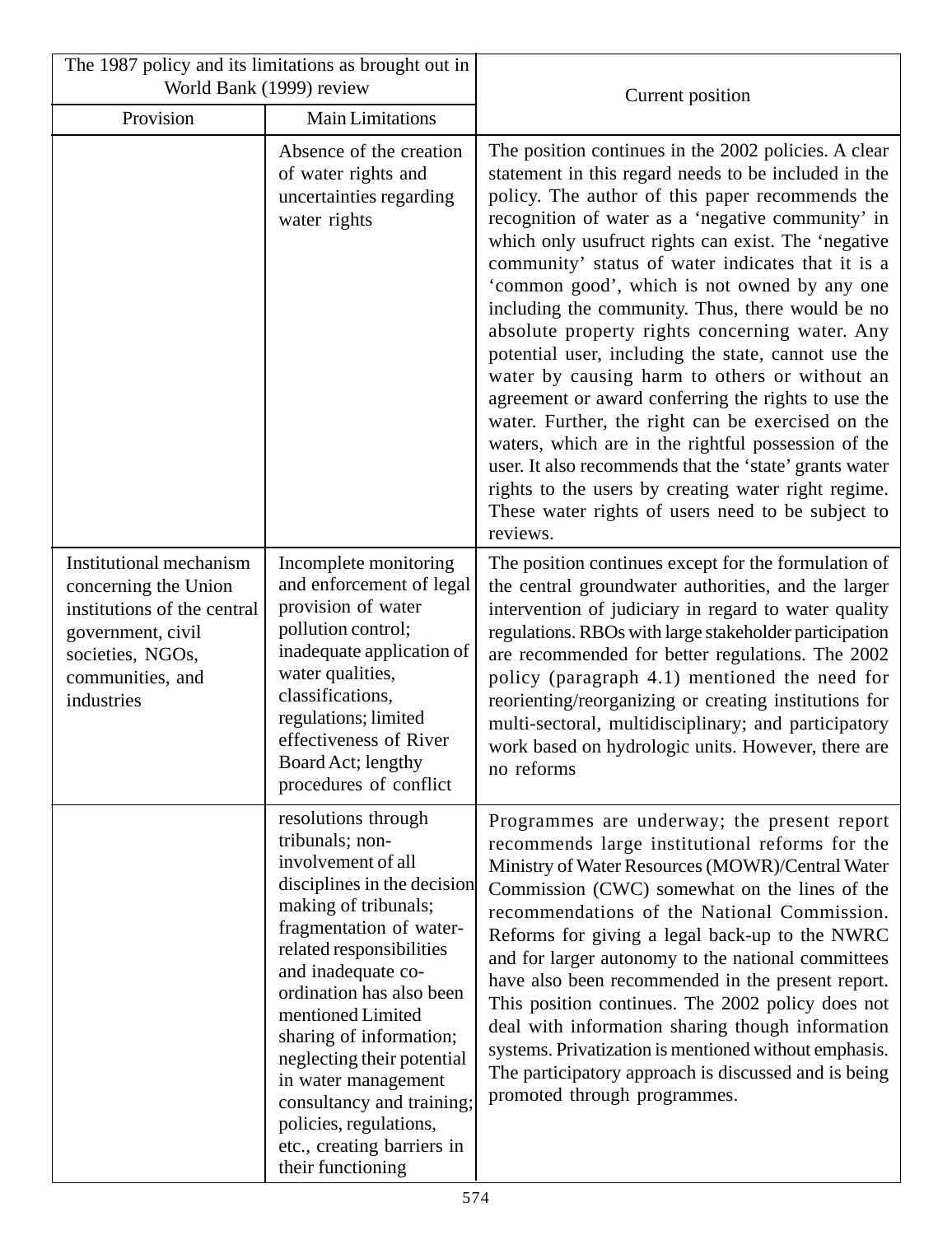| The 1987 policy and its limitations as brought out in<br>World Bank (1999) review |                                                                                                                                                                                                                                                                                                                                                                                                                         |                                                                                                                                                                                                                                                                                                                                                                                                                                                                                                                                                                                                                                                                                                                                                                                                                                                                                                                                                                                                                                                                                                |
|-----------------------------------------------------------------------------------|-------------------------------------------------------------------------------------------------------------------------------------------------------------------------------------------------------------------------------------------------------------------------------------------------------------------------------------------------------------------------------------------------------------------------|------------------------------------------------------------------------------------------------------------------------------------------------------------------------------------------------------------------------------------------------------------------------------------------------------------------------------------------------------------------------------------------------------------------------------------------------------------------------------------------------------------------------------------------------------------------------------------------------------------------------------------------------------------------------------------------------------------------------------------------------------------------------------------------------------------------------------------------------------------------------------------------------------------------------------------------------------------------------------------------------------------------------------------------------------------------------------------------------|
| Provision                                                                         | <b>Main Limitations</b>                                                                                                                                                                                                                                                                                                                                                                                                 | Current position                                                                                                                                                                                                                                                                                                                                                                                                                                                                                                                                                                                                                                                                                                                                                                                                                                                                                                                                                                                                                                                                               |
| <b>Inter-Sectoral allocations</b><br>and pricing                                  | Water rates are too low<br>and inadequate; charges<br>are area based and not<br>volumetric; no charges<br>for use of groundwater;<br>no disincentive for<br>wasteful groundwater<br>use; overwhelming<br>tendency to subsidize<br>rural water supply.<br>Infrequent rate<br>adjustment in urban<br>water supply; lack of<br>volumetric metering of<br>domestic supplies;<br>inadequate penalties for<br>water pollution | The 2002 policy mentions (section 11) that water<br>charges should cover O&M cost and a part of capital<br>cost and that they should be linked to quality of service.<br>Subsidies need to be targeted and transparent.<br>However, no programs to facilitate or force the states<br>to take actions on these recommendations exist. If<br>the water charges are linked to the quality of service,<br>the user can challenge the recovery of the charge on<br>the basis of deficient service. Since the line depart-<br>ments do not find this convenient, the states, in law,<br>prefer to consider the water charge as a tax.<br>The use of market mechanism, at least in guiding<br>administrative decision about water pricing, is also<br>not being implemented. The author of the present<br>study recommends that water charge needs to be<br>linked to the quality of service, and need to cover at<br>least the full O&M costs, cross-subsidies need to be<br>targeted and be made transparent, and market<br>mechanism needs to guide the administered decisions<br>on water prices. |
| Intra-sectoral<br>allocations                                                     | Allocation decided<br>administratively, on ad-<br>hoc basis, and based<br>largely on historical<br>context and policy<br>priorities; allocations as<br>per relative value of<br>water use are not made;<br>no compensation to<br>users in case of re-<br>allocations                                                                                                                                                    | This position continues. The Dublin principles of<br>allocating water to the most productive use have not<br>been accepted. The author of the present study agrees<br>with the non-acceptance, and recommends the<br>establishment of a regime of water rights, which could<br>be subject to review, and re-allocations on the basis<br>of improper use and changing ground situations.                                                                                                                                                                                                                                                                                                                                                                                                                                                                                                                                                                                                                                                                                                        |
| Intra-sectoral<br>allocations                                                     | Existing water markets<br>are localized and<br>fragmentedTrading in<br>water rights, either<br>amongst states or by<br>individual users not<br>provided for                                                                                                                                                                                                                                                             | The 2002 policy does not change the situation.<br>Although the water markets have authority in deciding<br>the value of water, they continue to be<br>unauthorized. The 2002 policy does not change the<br>situation. No recommendations are made in the present<br>study since, as per the author, water is a negative<br>community, and the usufruct in water can therefore<br>not be traded.                                                                                                                                                                                                                                                                                                                                                                                                                                                                                                                                                                                                                                                                                                |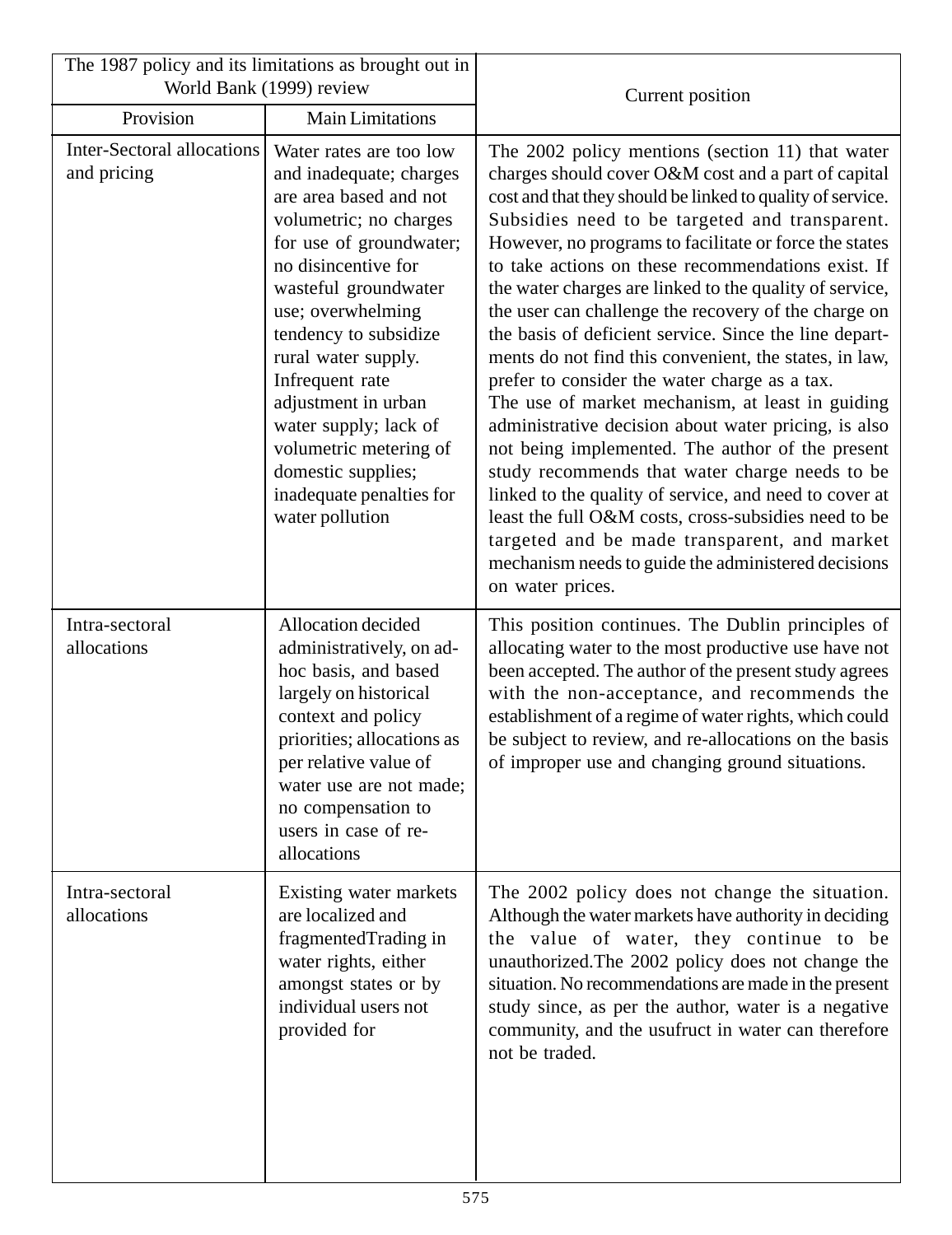## **2.3 Conclusion to the policy**

The policy concludes on the remark that the depending on the specific situation, private participation in building, owning and operating, leasing and transforming water facilities may be considered.

### **2.4 National Water Policy 2002 & Issues in drinking water**

"India has over the last 50 years spent \$50 billion on developing water resources and another \$7.5 billion on drinking water" [L.C. Jain, a former member of India's Planning Commission]

The 73rd and the 74th Amendments to the Constitution of India were brought keeping in view the empowerment of the village population by the system of Panchayats. It was also aimed that all the problems of the rural population would be addressed through the Local Bodies constituted by them. However, experience has shown contrary results. It has also been realized that the real issue is not so much about decentralization, but of its optimal level that ensures both accountability and performance at the local level. The data brought out by the Rajiv Gandhi National Drinking Water Mission in 1991 suggested 11that 27% of the country's rural population that constitutes roughly about 176 million has no access to drinking water. It is claimed that Rs 150 000 million have already been spent in the drinking water services through various government schemes and plans since the inception of NDWM. Although government statistics claim that very high proportion of the villages have been provided with safe drinking water, they merely imply that hand pumps and stand posts have been installed in most of the places.

A study commissioned by UNICEF(United Nations International Children's Emergency Fund) on the type of water source used in India revealed some important facts. It said that the traditional open dug well continue to be the primary source of drinking water in most areas for all purposes. The study said that the hand pump installed by the Government of India were either non-functional or were located too far away for their convenience<sup>12</sup>. The study further highlighted that one out of the three people who did not use hand pumps felt that the hand pump water tastes salty, looks rusty or smells medicinal13. Findings of this committee goes on to suggest that merely introducing hand pumps in villages would not be sufficient to overcome the drinking water facility challenges in the rural sector of Indian population. In towns and cities, the scarcity of safe drinking water has its own implications. The unavailability of safe drinking water causes problems at many levels and has many serious implications. A study has shown that the time spent in collecting potable water on an average constitutes 4 to 5 hours a day or seven hrs a week at places like Baroda region of Gujarat<sup>14</sup>. The time and effort involved in collecting water, if calculated in terms of the work hours and lost wages, would suggest that it has serious implications on economy of the country as a whole. Another study suggested that unavailability of drinking water impedes the growth and development of school children as they are forced to carry water from long distances that induces suffering and causes health problems on the other end. It is surprising that the concern for the dinking water has become a priority issue only after the inception of the National Water Policy 1987.

<sup>&</sup>lt;sup>11</sup> The Accelerated Rural Water Supply Program (ARWSP 1972-73) by the GOI was also called The National Drinking Water Mission (NDWM, 1980). The NDWM was renamed Rajiv Gandhi National Drinking Water Mission (RGNDWM) in the year 1991.

 $12$  This is a glaring example of the failure to implement what has been provided in the Policy. The National Water Policy, 1987, recognizes that the existing set up has failed to meet the demands of the growing population. Having realized the need as early as in 1987, efforts in the supply of drinking water in rural areas have been made primarily through the National Drinking Water Mission(NDWM) which was set in 1986. The mission had the objective of providing potable water sources to every village with in a radius of 1.6 km.

<sup>13 (</sup>Venkateshwaran, 1995)

<sup>14 (</sup>Dasgupta *et al.*, 1993)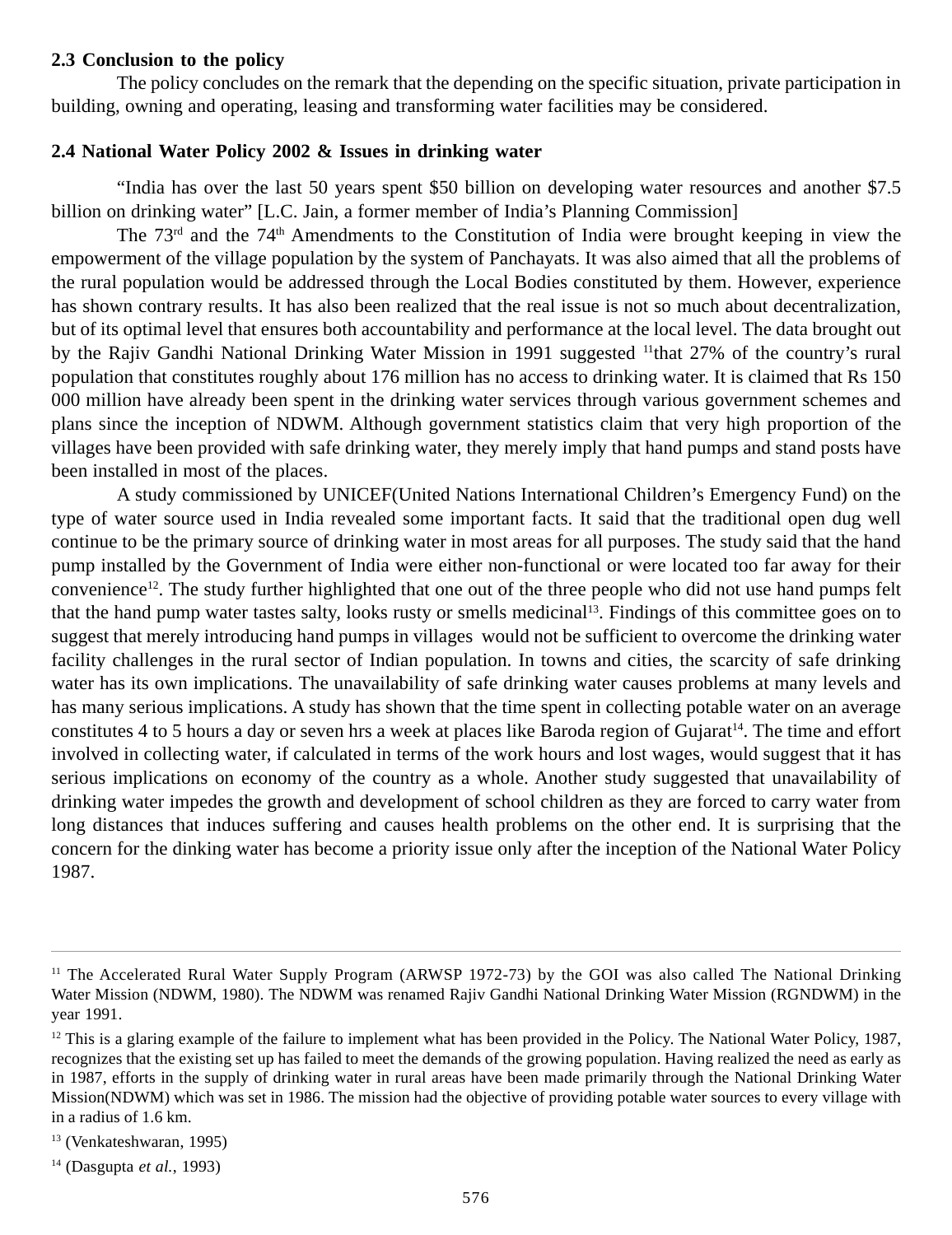### **2.5 State Water Policies**

Many states in India have their own water Policies. These policies are a replica of the National Water Policy, in many cases converting National Water Policy into a strategy relevant to the state. States like Tamil Nadu and Himachal Pradesh have Water Policies that are more inclined towards principle of equity and do take into account the participatory role of the peoples organizations or community based control over water resources.

# **3. CUSTOMARY RIGHTS OVER WATER RESOURCES**

Water is an ancient resource not in terms of chronology but its use and related customary rights. Customary Rights over water were enjoyed by user communities for centuries and have evolved over a long period of time15. These informal rules and regulations, which evolved over a long period of time, reflected the socio-economic and political structure of society at any given point of time. They were also influenced by factors such as geo-physical and climatic conditions, socio-economic and political conditions and level of technological development at a given time. In India the emergence of colonialism and formation of welfare state have altered the power relations and have contributed to disintegration of these rights over natural resources, in particular water. Urbanization triggered by post independence industrialization, gave the state rights to extend cities and towns, and extend irrigation systems to bring more area under their command. The state has virtually taken away the existing rights of the people. Water law in India has been closely associated with land. The policies of the colonial period speak volumes about such nexus. Since 80% of the farmers do not own land, the same percentage is denied right to water. Further, more development projects such as dam construction and rehabilitation and resettlement plans of the governments from time to time have taken away the customary/user rights to water, which the inhabitants of the particular area were enjoying since ages. Consequently, marginalized people, whose rights have been appropriated, are defenseless and cannot seek justice in a court of law as there is no legal framework which talks about customary rights of water and community control of water resources in India. The issue of development and the duty of the state to distribute equitable water control over resources speak of how the customary rights were pushed away by state institutions. These developments can be studied in response to the following queries:

- A. What were the customary rights that user communities enjoyed since ages?
- B. How these rights have been appropriated by the state?
- C. While having control over water resources, did state achieve equitable distribution of rights?

# **3.1 Customary Rights of the User Communities**

Human settlements at the dawn of the civilization were close to the river because irrigation technology was not developed in those times. However, water use for agriculture has run parallel with the formation of village societies<sup>16</sup>. These rights, which were not given to its users but acquired over a long period of use<sup>17.</sup> Customary

### 16 Steward, J.H. 1955

<sup>17</sup> Water rights can be understood in the context of riparian rights i.e. rights gained or acquired/gathered over time and rights gained due to access to resources. "Urban industrialists controlling water resources in the rural areas by sinking deep tube wells (much deeper than the existing ones in a village) is a classic case in support of rights gained due to control over resources. (Water rights and participatory irrigation management in India: the case of surface water sector in Tamilnadu state. A.Rajagopal ,S.Janakarajan, Madras Institute of Development Studies)

 $15$  This is not to glorify the irrigation institutions that existed in the past. Indeed, the kind of irrigation institutions that were controlled by kings or local chieftains was nothing but hydraulic despotism and reflected very much the local power structure and production relations at any given point of time. Nevertheless, there existed some organized and codified rules and regulations, customs, roles and mores, legislations, notifications etc., which not only defined access over water for a community, but also subsumed all critical functions of water management. And, given the local power structure unequal access to means of production, these institutions performed well in protecting the water rights of 'user communities: *Water rights and participatory irrigation management in India*: the case of surface water sector in Tamilnadu state. A.Rajagopal, S.Janakarajan, Madras Institute of Development Studies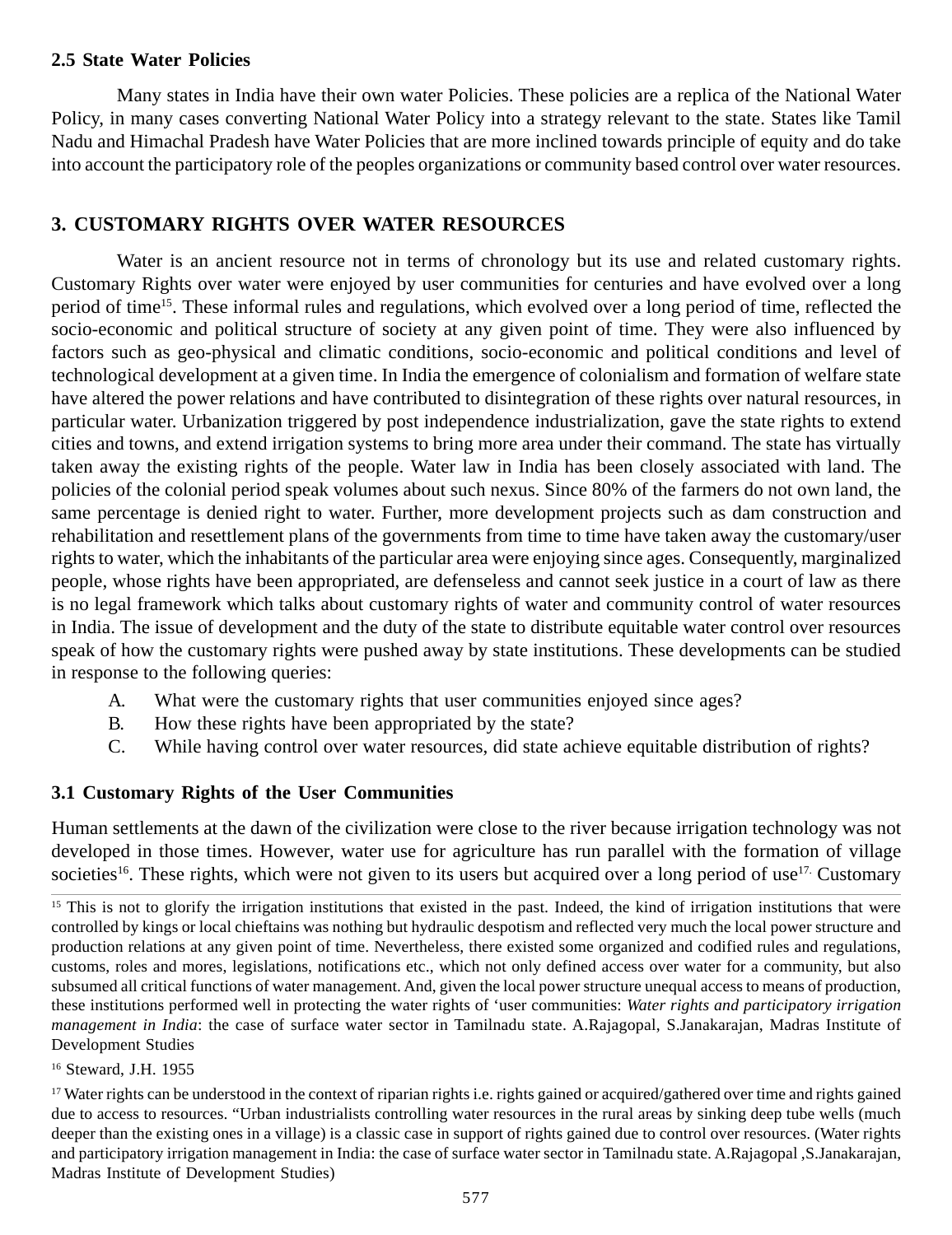rights are well recognized in the International law, Hindu law, and later by the English laws in India. As stated, due to geo- climatic diversity, customary laws varied from state to state. These laws had common element of community recognition of rights and informal arrangement for the settlement of disputes relating to rights. The prevalent practice of informal dispute settlement at the local level in some of the rural areas of the north eastern states is the result of the customary practices. These customary laws also had other advantages. They were compatible with the needs of the people. The rule of sovereignty over the water resources was not so rigid as far as its utility to the user community was concerned. If compared with the statutory rights conferred by the various state governments in respect to water allocation and distribution, customary laws were dynamic and broader in approach than the statutory rights $18$ .

Customary, traditional, and indigenous rights over water in India provided for groundwater management and water harvesting systems. The customary rights also defined self created institutions and rules which helped the traditional system of groundwater harvesting and management work successfully over centuries. The evolved customary set up also provided a mechanism for conflict resolution for groundwater disputes at the local level.

Since the country is rich in natural diversity (and cultural as well), the customary rights were geographical zone specific, and depended on the traditional inhabitants of the area<sup>19</sup>. The important areas where customary water rights were set up, had been adversely affected due to government control over water resources including hilly areas, gangetic plains and other river basin, semi arid zone of the Deccan plateau, coastal areas, arid areas like Rajasthan and Gujarat, wetlands, flood prone areas. It is interesting to learn that the British government made efforts to codify customary laws relating to water. The Easement Act 1832 is a classic example of recognition of customary rights of people in the statutory form. The other state specific example is that of a Tamil Nadu where customary rights were codified and printed as early as in 1813. These were known as mamulnamas.

#### **3.2 How were customary rights acquired?**

Broadly speaking water related customary rights were acquired by the community on the basis their role in the construction and management of water resources at the community level. The organizational structure for carrying out the responsibilities of traditional water institutions operated at two levels: The first was that of a supervisory nature which enforced rules and regulations concerning water management. The second one was more of a menial nature, which involved hard labor. In many parts of the country, these positions were held on a hereditary basis<sup>20</sup>.

Caste was the core factor in determining the responsibilities of maintenance and construction. In accordance with the caste hierarchy, there existed a hierarchy of functionaries to undertake all these activities. In this system farmer performed the duties of canal manager, and scheduled caste people looked after the general maintenance of the canal (labor). If looked from the socio-liberal view that this set up undoubtedly contained its own weaknesses based on caste system that jeopardized the distribution of work but the village societies enjoyed complete control and access over water resources with in their jurisdiction. The unique feature of this system was that there were un codified but well laid down rules and regulations to manage all critical functions such as dispute resolution, penalty for non participation in management of water resources, water sharing in times of scarcity and so on.

<sup>&</sup>lt;sup>18</sup> "Customary law has been dynamic more in tune with the needs of the people than dogmatic about certain fixed notions of territorially *or ownership right.... Limitless to space and quality, they are broader in approach than the legal systems*"; Singh 1991: pp.67

<sup>&</sup>lt;sup>19</sup> These rights were common in most states in terms of the sanction that they provided to the local inhabitants of the area to access, control and manage community resources.

<sup>20</sup> A.Rajagopal,Madras Institute of Development studies,p.3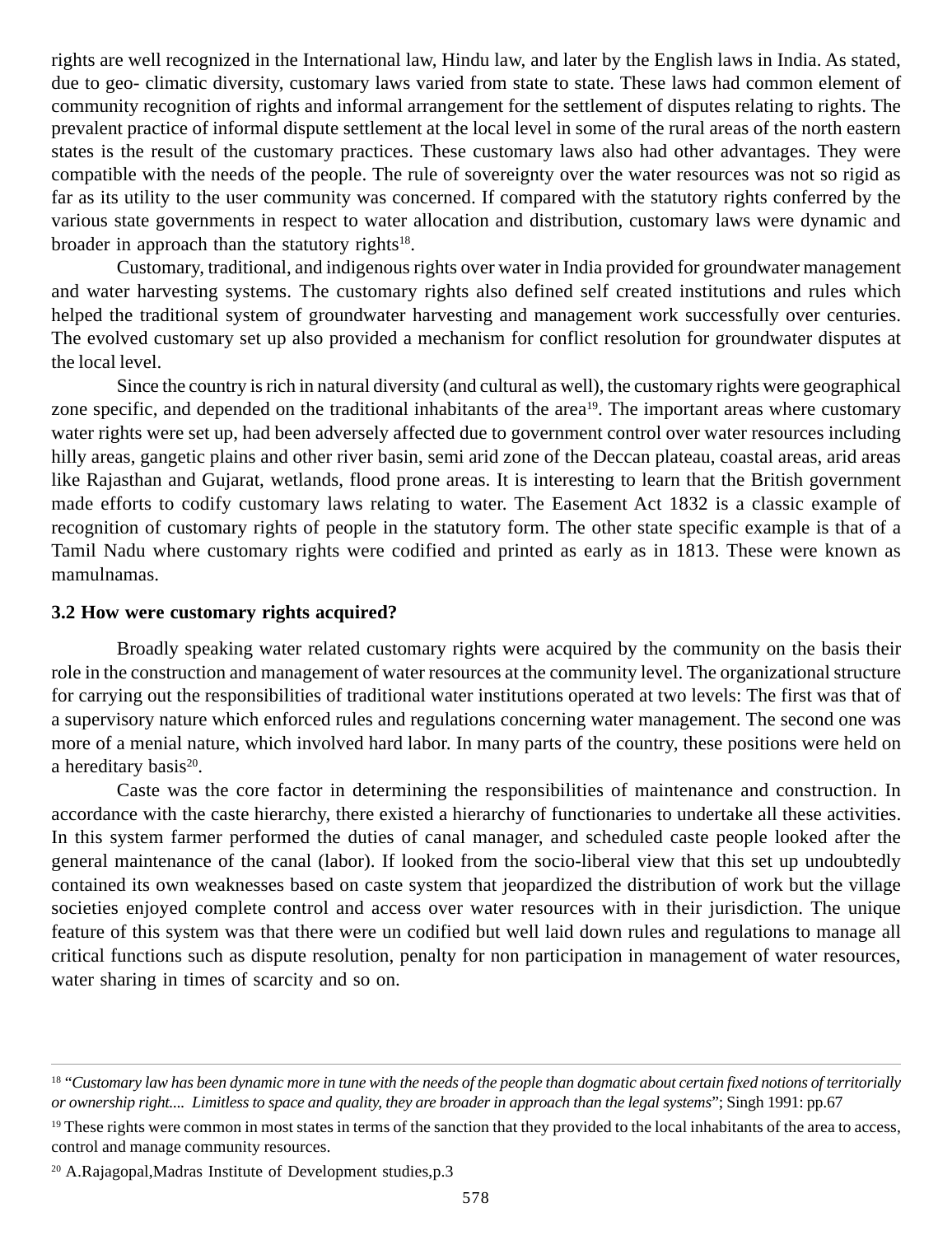### **3.3 State Control over Water Rights**

Pre independence methods to gain state control over water resources could not materialize due the absence of uniform law in this regard. The existence of various state specific regulations, Policies and Government Orders passed by the British Government further complicated the situation. Post independence efforts to gain state control over water include Irrigation Bill 1953 prepared on the pattern of 1924 irrigation Bill. The Bill sought to declare that water is the property of the State, and that the State has the right to control irrigation works under both Zamindari and Ryotwari systems. It also declared that no civil court has power to hold back the government from undertaking any irrigation work. The Bill was not passed for several reasons.

## **3.4 Comprehensive irrigation Law in India:**

Irrigation law in India has much to do with the water rights related to the land. Different Acts focus on different aspects of irrigation. The Irrigation Commission in the year1972 made an attempt to consolidate and simplify the Irrigation Laws in India in order to bring them together and consolidate for the purpose of bringing uniformity. The purpose was also to control exercise over the water resources. On the recommendations of the Commission a Model Irrigation Bill was prepared in the year 1977. The effort was wasted as the Model Bill did not receive attention from the state governments.

## **3.5 Submissions**

The fact that the state had taken number of initiatives to develop irrigation in the rural areas. (a long list of government policies refer to this aspect), one cannot ignore the groundwater irrigation policies funded by the World Bank. The land transfer from the feudal class to the cultivating class has also taken place; the use of technology has further changed the permutations for the management of water resources. The caste system being out of place according to the provisions of law<sup>21</sup>does not allow the maintenance of water resources and allocation of tasks on the age-old caste system. The state has absolute and sovereign power to control and manage the country's resources. A fine equilibrium has to be created before sowing any policy measure for the participatory management of water resources in the country<sup>22</sup>. Communities shall be allowed to maintain traditional water resources with an external support and monitoring from the State. Tamil Nadu Farmers' Management of Irrigation Systems Act, 2000 is the ideal example to follow the equity principle. The Act provides the ideal mechanism in order to strike the fine balance between the community control of water resources and the state control over the water resources of the country.

# **4. LEGAL FRAMEWORK FOR WATER IN INDIA**

## **4.1 Historical background:**

Statutory water law in India includes a number of pre and post colonial enactments in various areas, irrigation being the prominent one. Water law in India has had a long journey from the legislations of the colonial period to the recent regulation of water quality to the judicial recognition of human rights to water. In India water law is closely linked with the irrigation laws and the right to water in the property laws. Historically, irrigation laws constitute the most developed part of the water law because the British saw irrigation as the most important economic activity and made the classification of water accordingly<sup>23</sup>.

<sup>&</sup>lt;sup>21</sup> The Untouchability Act is a central legislation for the time being in force that discourages caste based institutions and allocation of work.

 $22$  National water policy  $2002$ : Clause 12 talks about the participatory approach to water resource management" where it has been laid down that Municipalities and Gram Panchayats should be involved in the operation, maintenance and management of infrastructure /facilities at appropriate level with a view to eventually transfer the management of such facilities to the user groups or local bodies. This is a participatory approach based on equity principle in the sense that it has not clearly said about the customary rights but the approach is somewhere close to it.

 $23$  Supra note 5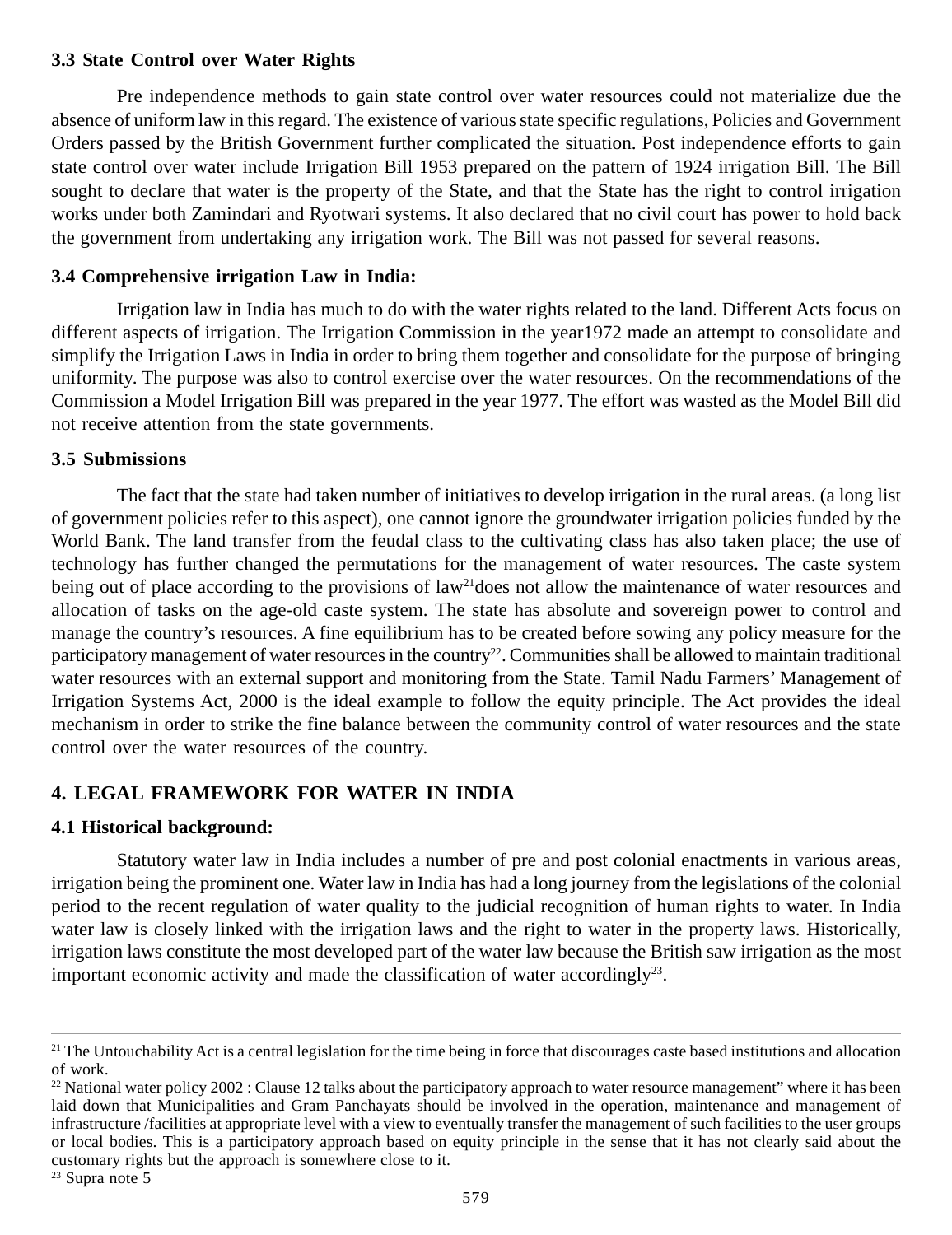## **4.2 The Existing Legal Framework:**

The existing legal, institutional and decision making frame work for water law in India, both at the National and state level is embodied in the nine major Acts at the National and state level. The National Legislations as applicable to water are:

Water prevention and Control of Pollution Act 1974; Air prevention and Control of Pollution Act 1977; Environment Protection Act 1986; Forest Conservation Act 1980 and amended in 1988; Public Liability Insurance Act 1991; Environment Assessment Development of Projects, 1994;

The Ministry of Environment and Forest is the nodal agency in the administrative structure of the central government for planning promotion and coordination and overseeing the implementation of environment legislation and programs and regulatory functions like environment clearance.

## **4.3 Constitutional Provisions**

The constitution defines the allocation of functions relating to water resource development between the centre and state governments. Water is designated as a state subject to the central intervention to regulate the development of interstate rivers and for settlement of interstate disputes on water. The River Boards Act and the Interstate Water Disputes Act are made under these provisions. The central government can also intervene in the interest of protecting environment and forest , and under provisions regarding national planning for development.

Under the Constitution of India which came into force in 1950 water is primarily a state subject. Entry 17 List II i.e. State List  $7<sup>th</sup>$  Schedule of the Constitution States "water that is to say water supplies, irrigation and canal, drainage and embankments, water storage and water power subject to the provisions of entry 56 to the List I". States are thus free to enact the water law and frame policies in accordance with this provision. Entry 56 of List I (Union List ) refers to above states "regulation and development of interstate rivers and river valleys to the extent to which such regulation and development under the control of the union, is declared by parliament by law to be expedient in the public interest."

## *4.3.1 Under Article 26224 of the Constitution, Parliament may by law*

- (1) Provide for the adjudication on any dispute or complaint with respect to the use, distribution or control of the waters of, or in, any interstate river or river valley." and
- (2) Neither the Supreme Court or any other Court shall exercise jurisdiction in respect of any dispute or complaint referred to in (1)

## **5. ACCOUNTABLE INSTITUTIONS**

At present, the roles of various institutions in the matter of the evolution of water policies by the Union government are as follows:

### *The National Water Resources Council*

The council performs the function of approving water-related policies through the evolution of a consensus.

### *The National Water Board*

The Board assists the National Water Resources Council.

<sup>24</sup> Article 262,Constitution of India 1950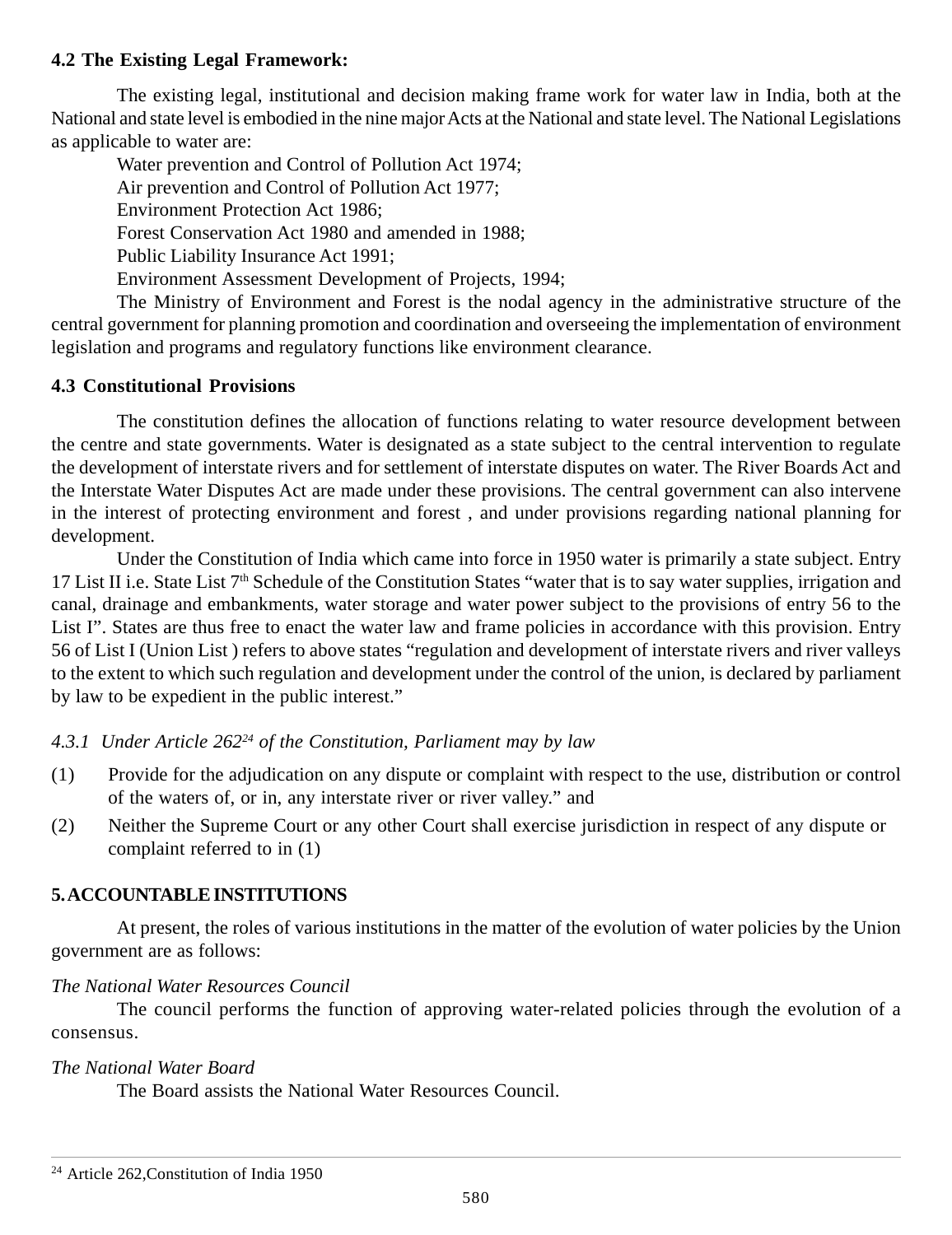#### *The Ministry of Water Resources*

It has the crucial role of drafting the agenda of the National Water Resources Council. The other important function is of giving effect to the decisions.

#### *The Central Water Commission*

The Commission acts as the secretariat to the National Water Board. Prepares the basic documents and drafts about water policies. Advising and assisting the ministry.

#### *The Central Ground Water Board*

Its main function is to assess groundwater through geo-hydrological surveys and studies, and through the drilling of exploratory tube wells to facilitate such studies. Banks variously use the groundwater assessment information created by the Central Ground Water Board in deciding the credibility of proposals for obtaining loans in regard to the construction of wells and tube wells.

### *The Central Ground Water Authority*

It has legal powers to regulate the exploitation of groundwater in order to ensure that environmental damage due to overexploitation of groundwater is avoided. As stated already, the Union uses its residual powers in regard to the environment. The central groundwater agency thus has no general powers of regulating groundwater use.

#### *The National Committees*

These Committees participated in the deliberations on various specialized subjects such as hydrol-ogy, irrigation and drainage, hydraulic research, etc. for deciding research areas as also in evolving a consensus at the professional level, about the problems and possible solutions.

#### *The Specialized National Institutes*

Within the ministry of water resources these institutes carry out research on problem areas including issues like the role of forests in hydrology, the quantum of return flows from irrigation, etc. which have a bearing on policies.

#### *Various River Basin Institutes*

The Ministry such as the Brahmaputra Board, the Betwa Board, the Upper Yamuna River Board, the Narmada Control Authority, etc. over sees the implementation of the various agreements, tribunal awards, etc.

## *Various Water Dispute Tribunals*

To adjudicate on the water disputes in accordance with the terms of reference fixed by the government to formulate the awards. The case law so evolved, and the spirit of the award itself, has important implications on future evolution of water policies.

#### *Non -Governmental Organizations*

The NGOs act as watchdogs to pressurize the state governments and the central government in regard to various executive decisions and policy evolution. Although, at times, the involvement of the NGOs seems to delay or negate the process of water development, their involvement sometimes leads to better actions. Better policies in regard to rehabilitation and resettlement of reservoir affected persons; better standards for drinking water quality, improved decisions about design of structures (for example, the Ottu weir on the Ghaggar River), etc. are some achievements of actions by the NGOs.

#### *The Judiciary*

The decisions of the water dispute tribunal cannot be revised through appeals to the courts. However, before a tribunal is set up, the aggrieved states can and do approach the judiciary for a remedy. For example, the states of Andhra Pradesh and Maharashtra approached the Supreme Court for restraining the state of Karnataka in regard to the construction of the Alamatti reservoir. NGOs or individuals can also approach the courts for giving suitable directions to the government. For example, individuals approached the Supreme Court for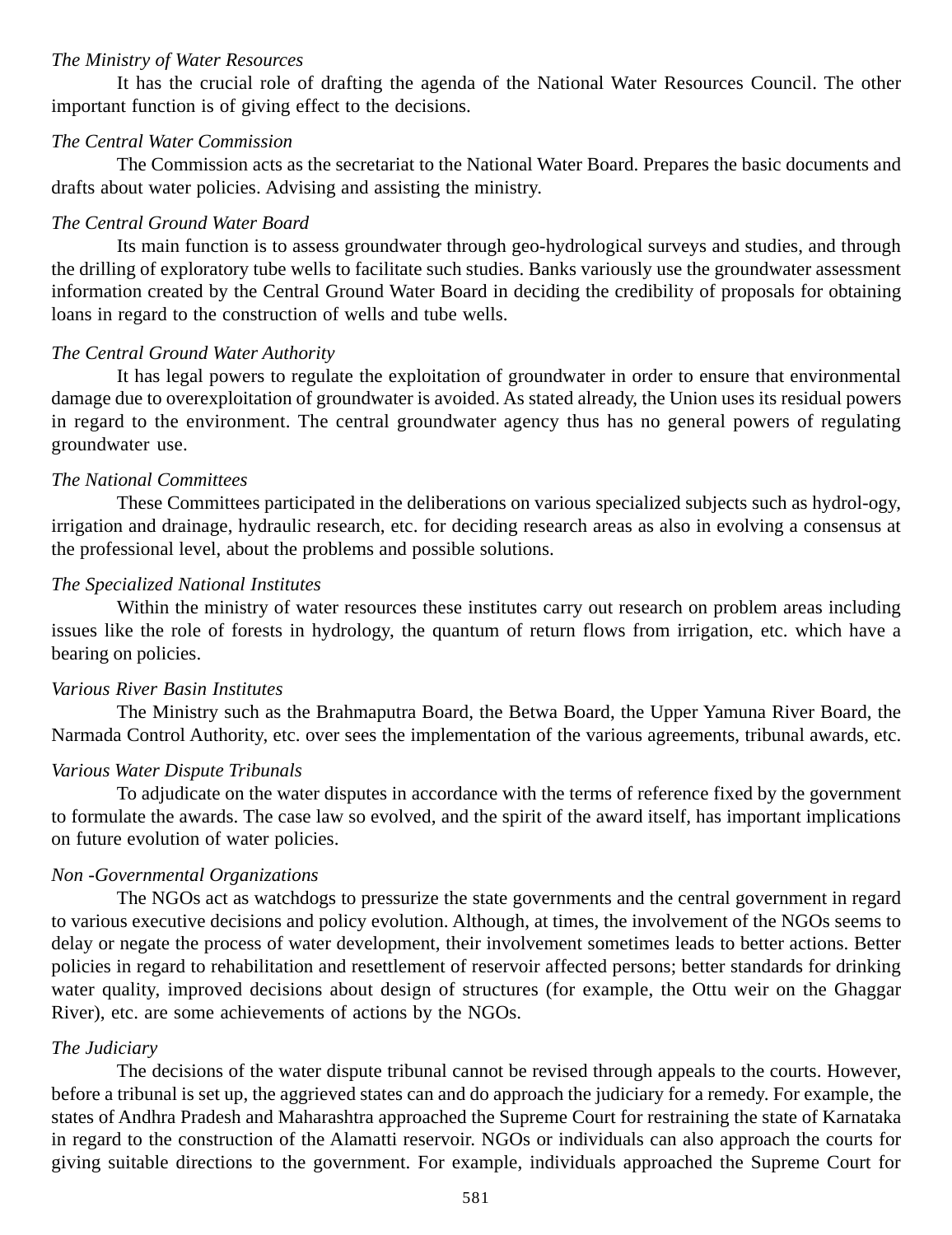intervention regarding water quantity and water quality problems of the Yamuna river in Delhi. Similarly, NGOs approached the Supreme Court for directions to discontinue the raising of the Narmada dam. The case law evolved through the process affects water policies. Interventions as highlighted by the studies were documented.

## **6. DEFICIENCIES IN THE EXISTING LEGAL FRAMEWORK**

## **6.1 Absence of the Uniform Water Law**

Constitutionally water is a state subject<sup>25</sup>. In the absence of uniform law and policy, water management in India remains by and large uncoordinated. Various states have varied legal positions on water ownership. It is felt that water being a common natural heritage has to be governed by different set of laws which are essentially not jus civile<sup>26</sup>. Water is a natural heritage to be protected and not a commercial property for absolute private use and exploitation it has to be governed by different set of laws which meet the requirement of the contemporary society. The Supreme Court of India in various judgments on water related issues has laid emphasis on the principle of jus gentium<sup>27</sup> or doctrine of public trust inherent in the Article 21 of the Constitution of India<sup>28</sup>. This important doctrine of Public Trust can be appropriately utilized for attaining good ecological status for water resources. India is a federation of states, therefore to lay down uniform law and policy it is essential to identify and incorporate those tenets, which are common and applicable to all the states. If analyzed, surface water, soil water and underground water are manifestations of a single resource that can be managed. If there is a deliberated policy based on scientific study of these resources, the water law in India can be given a coordinated shape.

## **6.2 Other deficiencies**

Laws concerning water have grown in a piecemeal and ad hoc manner without a clearly articulated conceptual basis in respect to fundamental, as the nature and content of water.

There are serious questions in relation to the state's authority in regulating the use of water and the manner in which this authority is to be exercised. Governments, both central and state, claim the right of eminent domain over water and absolute right. Where and how it is to be developed and how it is to be managed and to make and change entitlements and allocation is at their discretion.

Vesting eminent domain in the sate without setting any limits to the exercise of its discretionary power leaves too much room for arbitrariness. The danger is increased many fold where all the relevant functionsdevelopment and management, implementing regulatory functions, redressal of grievances and conflict resolution are taken by the executive arm of the government. Since the state is supposed to serve the interest of its citizenry, one would think that the regulatory functions regarding development and management of the resource should be vested with the bodies independent of the executive agencies. Making and changing rules of allocation and entitlement should be decided through a transparent process.

Another lacuna is the lack of clearly defined criteria for determining the entitlements of different claimants to the common pool resources in a river basin. Thus, central legislation does not specify the basis for deciding the entitlement of riparian states. In the international context, two different criteria have been advocated as the basis for sharing water in a basin flowing through different states: the Harmon Principle and the Helinsky/ Dublin Rules. The former recognizes the right of a region to use the water, which flows through it while the latter is based on the optimum utilization of the basin's resources for the common benefit of all its inhabitants. In India there is no formal recognition of either principle even in respect of interstate rivers. Tribunals have tended to use a combination of these two principles.

<sup>&</sup>lt;sup>25</sup> Entry 17 List II i.e. State List  $7<sup>th</sup>$  Schedule of the Constitution of India 1950

<sup>&</sup>lt;sup>26</sup> Laws that are governed by private property

<sup>27</sup>*Jus gentium*, variously translated as law of all peoples or law of all nations. Application of *jus gentium* gave birth to the doctrine of public trust. During the 13th century, public trust entered English common law through the Magna Carta

<sup>&</sup>lt;sup>28</sup> The Supreme Court has been influenced and rightly so by the exercise of the EU, in the Water Framework Directive of the European Union issued in 2000, the 27 member-nations, with diverse traditions and culture, are working towards changing their water laws to achieve a common vision based on a uniform set of principles inherent in *jus gentium*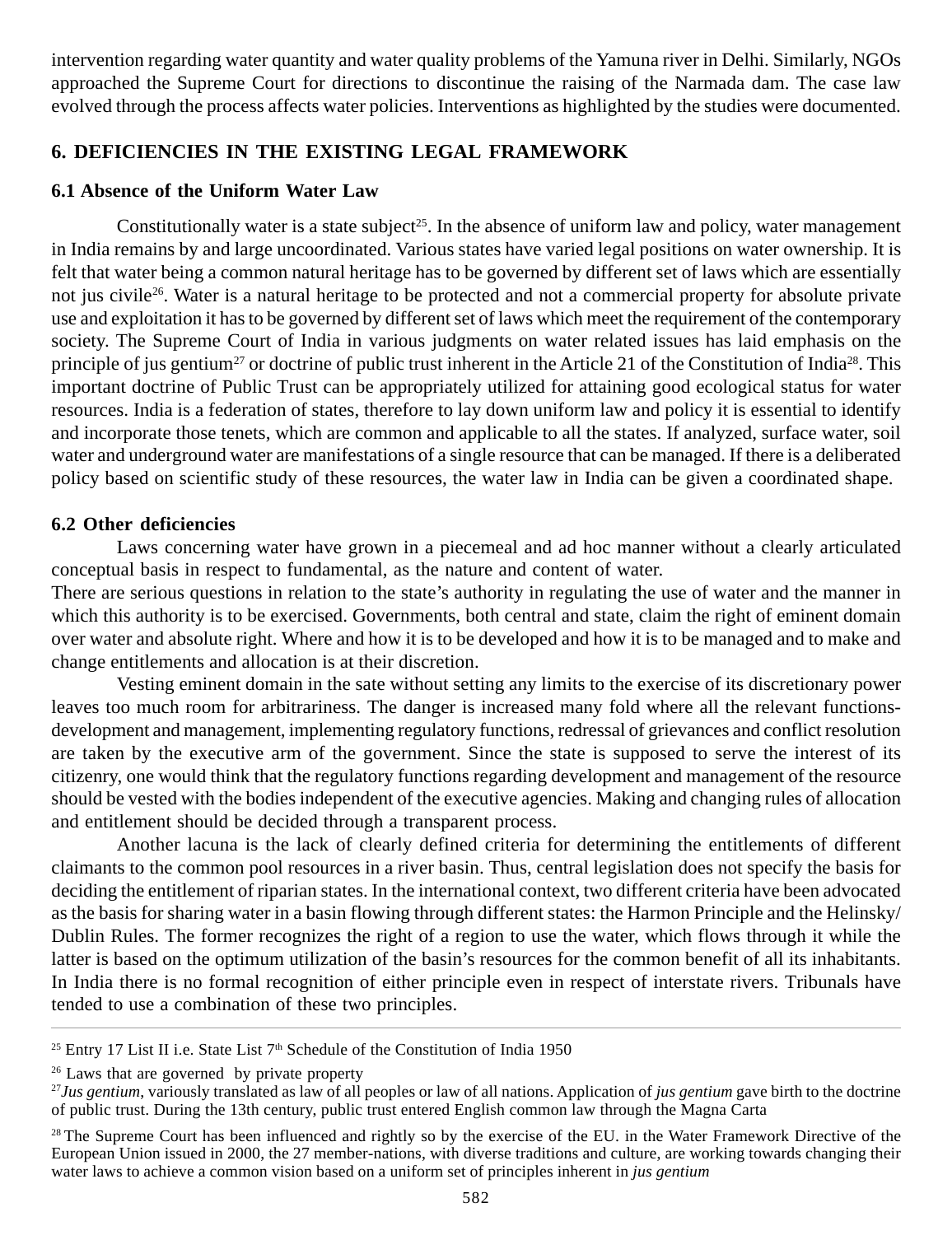None of the state governments have laws or executive notifications specifying the basis for water allocation between different segments of basins falling with in their territories. States are largely free to change the allocation of water between and within a particular system and between uses (for example between irrigation and water supply) at their discretion without observing any consistent application of clearly defined principles and procedures laid down by law.

## **7. THE REFORMS AND PROGRAM INITIATIVES UNDERTAKEN IN INDIA**

## **7.1 Innovative Policy and Program Initiatives**

In the last few years there have been many innovative policy interventions and programs in the water sector. Some of the important ones are mentioned as follows:

## *7.1.1 In the Irrigation Sector*

The accelerated irrigation benefit programme (AIBP) was taken up for early completion of ongoing projects, which were in an advanced stage of completion, by pumping in additional funds. Over the years, this programme has been modified and in the process, the main objectives have become diluted. Delays have also been ex-perienced in the process of transferring the funds from the finance department of the state to the project, depending on the 'ways and means' position of the state. This innovative programme has therefore been only a partial success. The programme perhaps needs to be revamped by specifying stricter criteria for the selection of the projects and by making it easier to operate in regard to direct availability of the funds to the project. There is enough scope for using banking institutions for regulating the flow of funds.

## *7.1.2 In the Hydropower Sector*

The new policy for hydropower has been an important policy intervention. Again, this has been partial success, and only a couple of hydropower projects in the private sector have materialized as a result of the policy. Most hydropower devel-opments continue to be in the public sector, and the public sector corporations are implementing such projects on the basis of loans from Indian or international financing institutions. At present, most hydropower projects under implementation are of the 'run-of-the-river' type. For effectively meeting the peak demands, in the largely thermal-based grid, storage projects are essential. It appears that at present the policy does not adequately address the problems of political risks, delays in land acquisition and in the resettlement of people, and delays caused by consequent litigations in an adequate way. A further revision of the hydropower policy appears necessary.

## *7.1.3 In Regard to Domestic Water Supply*

An important policy intervention consisted specifying that in each irrigation project, a provision for water supply to the adjoining areas, to utilize about 10% of the additional supplies, be made. This seems to have worked well and this provision is being generally adhered to. A post-evaluation, however, may be useful.

## *7.1.4 In Regard to Conjunctive Use of Surface and Groundwater*

The policy intervention requires that all irrigation projects provide for such a use. For facilitating this process, detailed guidelines on conjunctive use have been finalized (INCID and CWC) (INCID: 1994). The feasibility reports of all major and medium projects are supposed to provide for detailed conjunctive use plans. In the experience of the author, these plans are never adequately detailed, and often the costs and benefits of the conjunctive use are not included in the project. The institutional modalities for implementing the plan and the necessary changes in the state policies also are left uncertain. This intervention can therefore be considered only a partial success.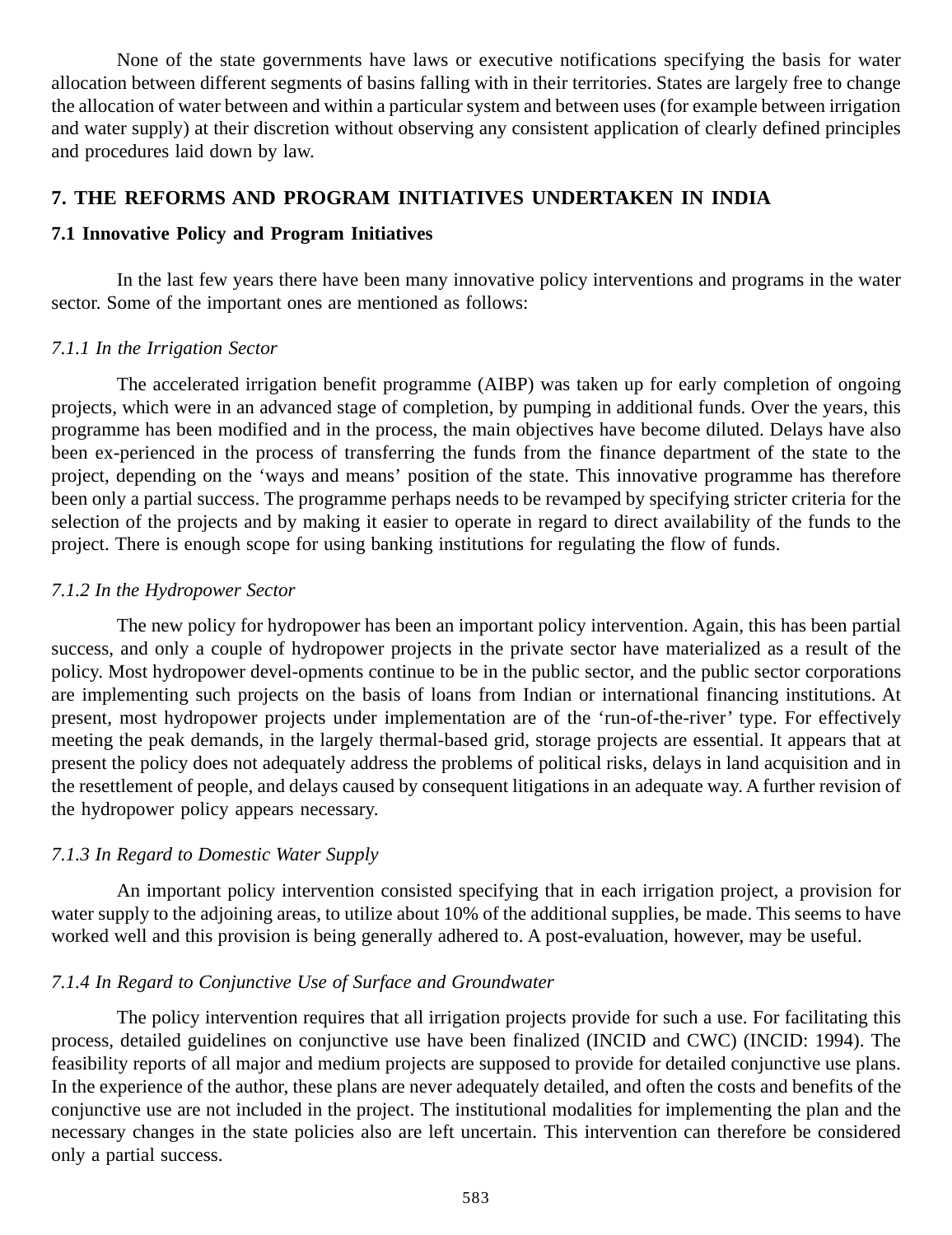## *7.1. 5 In regard to Urban Water Supply and Sanitation*

Reforms have been undertaken for encouraging decentralization by shifting responsibilities to the municipal governments, changing the role of the government from service providers to regulator, commercialization of existing units, financial reforms for providing market access to service providers etc. The beginning has already been made in respect of private sector participation in urban water supply utilities, for example, in Chennai, Bangalore, Delhi, etc. However, the interfacing of the private sector participation proposals with the protection of water rights of the upstream and downstream users requires careful consideration. The experience regarding the use of the waters of the Sheonath river through private participation indicates that if these details are not considered, serious criticism about the sellout of natural waters can result.

## *7.1. 6 In Regard to Rural Water Supply and Sanitation*

Sectoral reforms have started for empowerment of the community in decision-making. This would include decisions about the planning and implementation of schemes and, eventually, about the control and management. Partial capital cost sharing and full sharing of the O&M requirements is also provided.

## *7.1.7 In Regard to Rural Water Supply for Problem Communities*

The Rajiv Gandhi National Drinking Water Mission (RGNDWM) is an important programme intervention. This has been fairly successful, although supply to communities in areas with endemic groundwater quality problems has not been successful. Sub-missions have been con-stituted to deal with preventive and remedial measures to address problems like arsenic, brackishness, and iron.

# **8. EXISTING LEGAL FRAMEWORK FOR WATER: PRIORITY29 AREAS AND WATER RIGHTS**

## **8.1 Ground Water law**

The existing ground water law in India is close to inappropriate. This is of major significance as the use of ground water determines the availability of water for tanks, wells and many other minor irrigation systems. Traditionally ground water has been treated as a chattel to land property, where the access is to private land owners alone. Such property laws do not relate to hydrological, ecological or equity concerns at all. Few attempts of less significance have been made in the past at the state level. In the state of Gujarat groundwater rules have been reframed by amending the Bombay irrigation Act. Tamil Nadu water Board had framed certain model water Bills. But these arbitrary experimentations have proved grossly inadequate for the larger private and common property legal regimes, nor do they take into account the ecological and social diversities in which the laws needs to operate. The need for conjunctive use and integration of groundwater and surface water laws have also been conveniently ignored by the state governments.

In the view of the author, there is an urgent need to systematically explore the legal alternatives for integrated set of laws that will incorporate both ecological and social diversity as well as problems related to the inter-relationship between ground water and surface water use. Moreover, saccess to ground water is highly inequitable, since it depends upon land ownership and economic capacity to draw.

## **8.2 Legal Framework for Ground Water Rights**

## *Existing legal frame work for ground water is as follows:*

Ground water rights are under totally private legal regime. These rights belong to the land owner, since it forms part of the dominant heritage and land ownership is governed by the tenancy laws of the state. The transfer of property act necessitates the transfer of ground water based on heritage. Conversely, the land acquisition act, asserts that if someone were interested in getting rights over easement (groundwater for our

<sup>&</sup>lt;sup>29</sup> Priority areas as identified by author ,which need immediate attention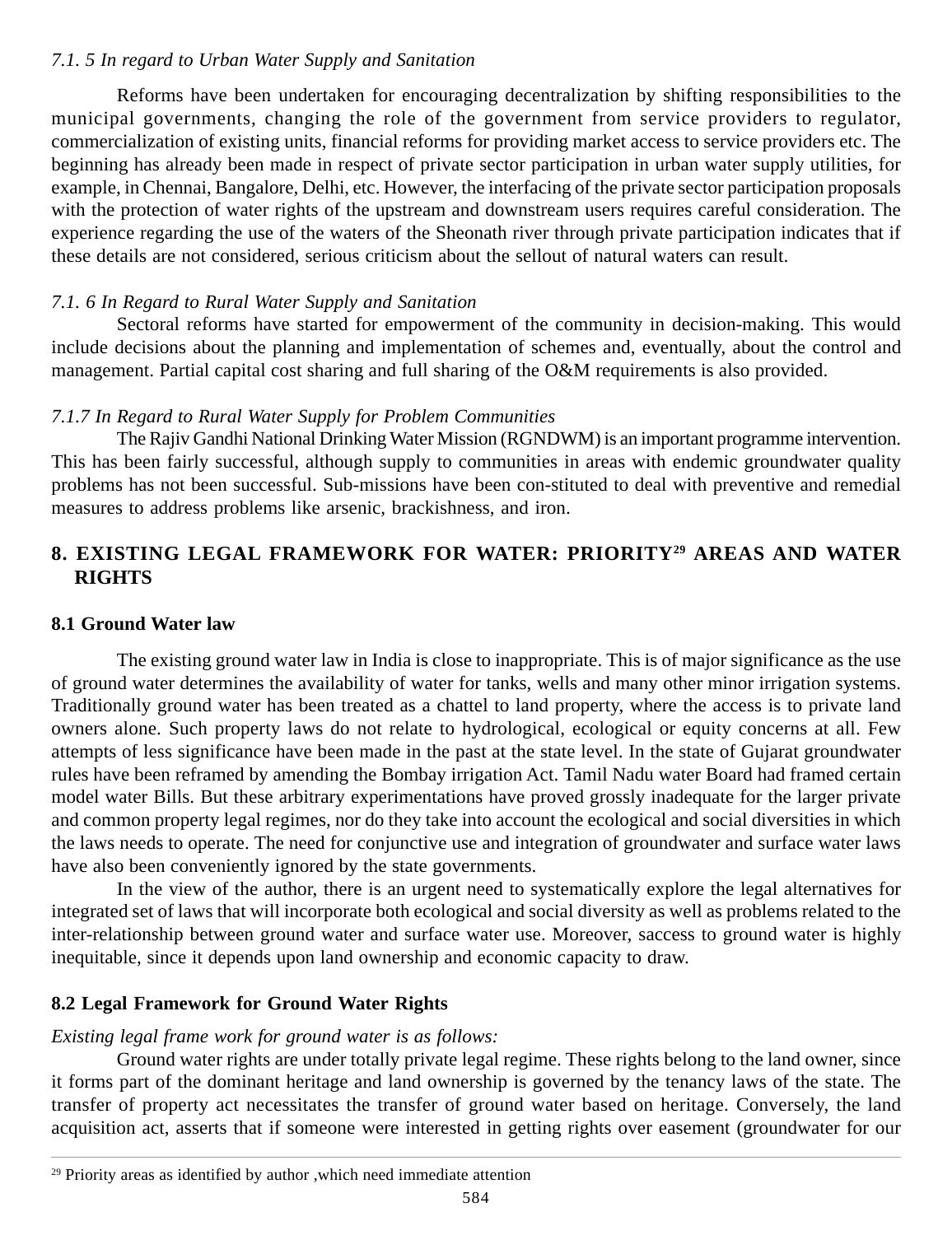purposes) he would have to possess land. There is no limit to the volume of ground water a landowner may draw. The consequence of such a legal framework is that only landowners can own ground water in India. It leaves all landless and tribal's, who may have group (community Rights) over land but not private ownership. It also implies that rich land lords can be water lords and indulge in openly selling as much water as they wish.

### **8.3 Recommendations**

To ensure proper and equitable distribution of water it is recommended that water rights should be separated from land rights. No national effort has been taken so far. The only state to move in this direction is the state of Gujarat.

### *Areas where legal sanction is needed.*

- 1. Where there is over exploitation of ground water.
- 2. Where there is dispute between two parties regarding the exploitation of water.
- 3. Where there is environmental degradation due to overexploitation.
- 4. Where there is ground water pollution.

## **8.4 Tank Water Bodies**

In many parts of India, irrigation has traditionally been tank based. Even now in terms of food production, what is officially called "major irrigation system", namely the irrigation canals, covers only 36% of the agricultural land. 64% is rain fed, ground water irrigated and natural or artificial tank irrigated crop lands. Despite this crucial dependence on tanks and wells, India has witnessed the destruction, negligence and reclamation of thousands of tanks and gross misuse of groundwater. The realization that ground water is unsustainable in an ecological system where forests are fully exploited, soil conservation grossly neglected and rivers have been rapidly supplemented, is reaching the main stream concern rather slowly. That tank irrigation offers a vast potential for alternative approach to water management, needs to be emphasized and need to complement canal irrigation.

There is need to reform the appropriate legal structure that will support local controls and provide incentives for sustainable and equitable use of water tanks. Since traditionally tanks in India have been regulated through the community resource management systems and customary laws, there is need to carry out extensive field studies to examine customary methods of water management and institutional structures. Legal frame work:

There is juristic aspect associated with the existence of the tanks, which relates to the political economy of the country. Tanks are local water resources; people have immediate access to them and are not dependant on far off authorities for their water supply. The existence of the tanks implies decentralization of power over water resources. The rise of modern state, which seeks centralized control over resources and the dependency on the state or capitalistic authorities would naturally not be in favor of the technologies, or resource distribution which would oppose it. If we are to follow constitutional mandate of economy and social justice, it is extremely important to utilize resource in a manner, which leads to equity and freedom from dependency on others.

### *8.4.1 Recommendations*

It is proposed to make detailed study of the customary and statutory laws of the concerning use of tank and wetland waters in rural areas. It is known that these laws provided various strategies through which common resources could be utilized for common good. The aim of the study would be to devise appropriate legal strategies' for the preservation of tanks, its management and for equitable use of its resources.

## **8.5 Dam Construction**

The neglect of tank and ground water law is directly related to the emphasis on construction of dams, since these have been conceived as the main scientific alternative for irrigation and food production. Unless the